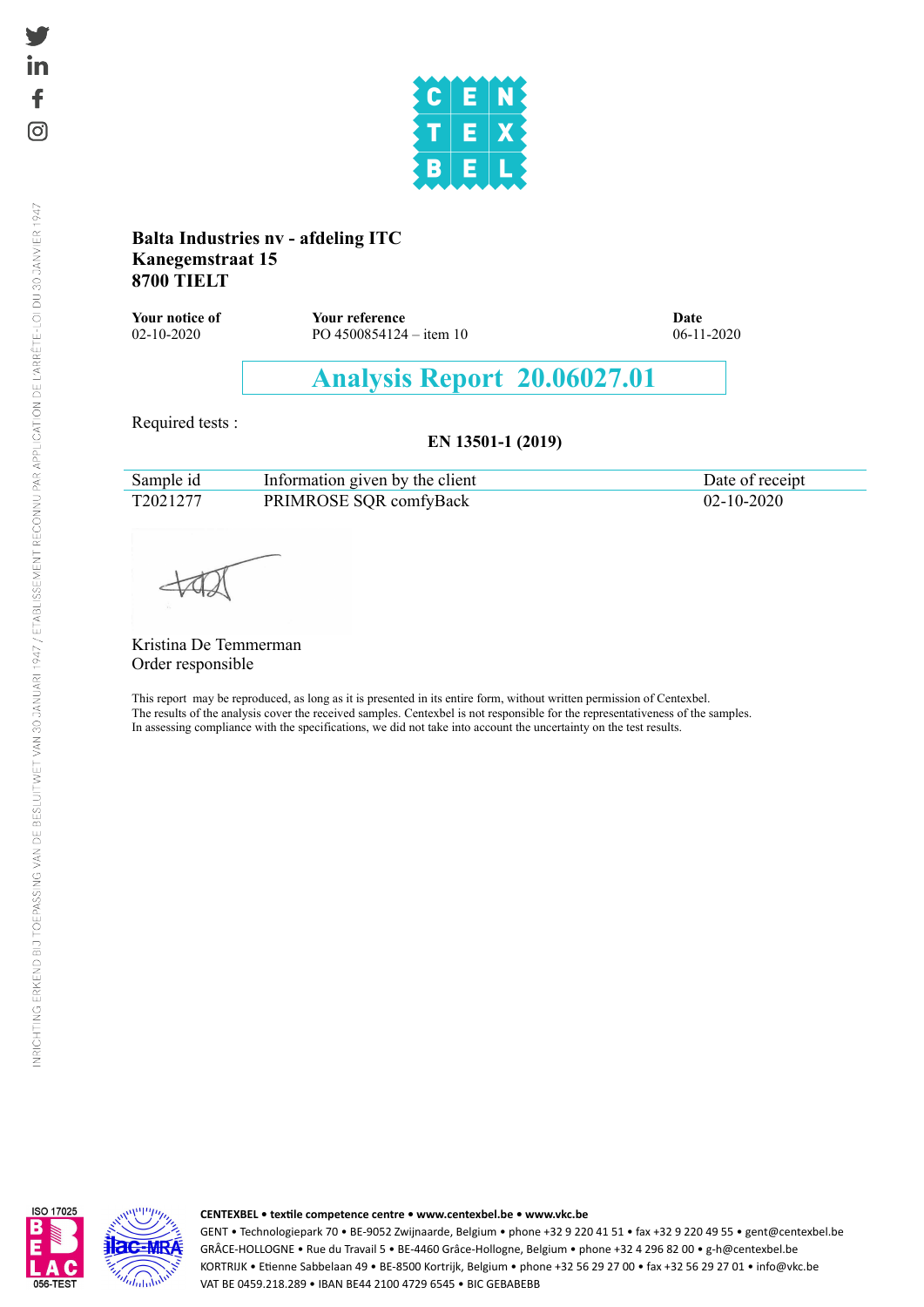

#### **Reference: T2021277 - PRIMROSE SQR comfyBack**

### *Information given by the client*

Product standard EN 13501-1 (2019)

FR treated yes FR-surface treatment no Type of manufacture Tufted Use-surface PA Substrate, support Fibre fleece  $Backing layer$  Bitumen + felt Total mass 5300 g/m<sup>2</sup> Pile thickness 8 mm<br>Total thickness 8 mm<br>12.5 mm Total thickness Surface structure Cut pile

**Notified body No: 0493**

in

£.

(o)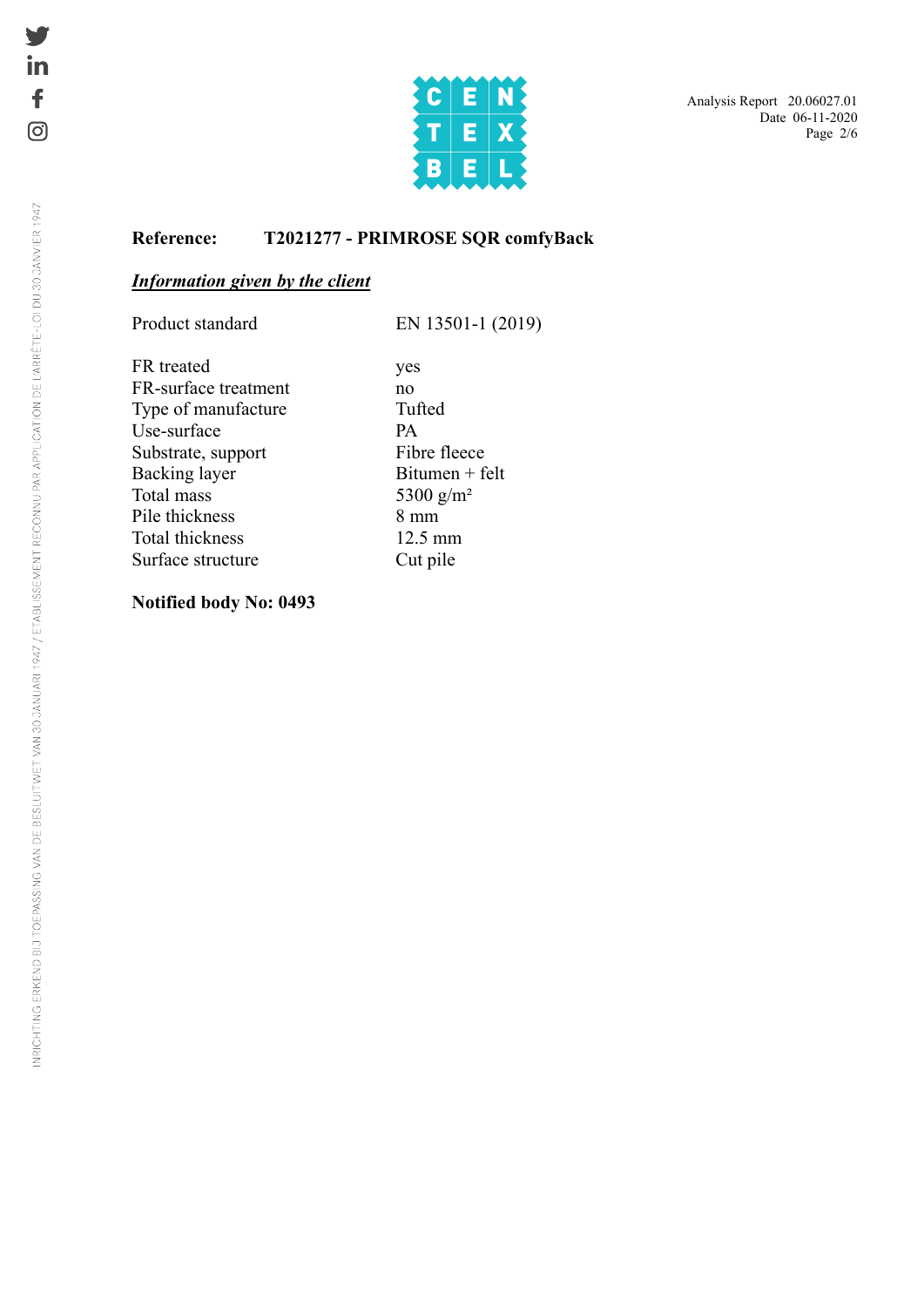

### **Reference: T2021277 - PRIMROSE SQR comfyBack**

#### *Reaction to fire tests – Ignitability of building products subjected to direct impingement of flame - Single-flame source test*

| Date of ending the test | 29-10-2020            |
|-------------------------|-----------------------|
| Standard used           | EN ISO 11925-2 (2010) |
| Product standard        | EN 13501-1 (2019)     |
|                         |                       |

#### **Floor covering**

Deviation from the standard

| Conditioning | 23 $\degree$ C, relative humidity 50%              |
|--------------|----------------------------------------------------|
|              | Minimum 14 days or until constant mass is achieved |

The test results relate to the behaviour of the test specimens of a product under the particular conditions of the test: they are not intended to be the sole criterion for assessing the potential fire hazard of the product in use.

| Substrate | Fibre cement board - density $(1800 \pm 200)$ kg/m <sup>3</sup> |
|-----------|-----------------------------------------------------------------|
| Mounting  | Loose-laid                                                      |

Specimens have not been cleaned

| Flame application time (s) |         |
|----------------------------|---------|
| Flame application          | Surface |

|                                         | enc |  |  |        |  |  |
|-----------------------------------------|-----|--|--|--------|--|--|
|                                         |     |  |  |        |  |  |
| Time to reach $150 \text{ mm}$ mark (s) |     |  |  | $\sim$ |  |  |

 $* =$  time to reach the mark  $> 20$  s or mark not reached

#### **Criteria Floorcoverings**

| time to reach the mark: |  |
|-------------------------|--|
|                         |  |

 $> 20$  s : Class Efl  $- \leq 20$  s : Class Ffl

#### **Classification Class Efl**

#### Limitations

This classification document does not represent type approval or certification of the product.

ତା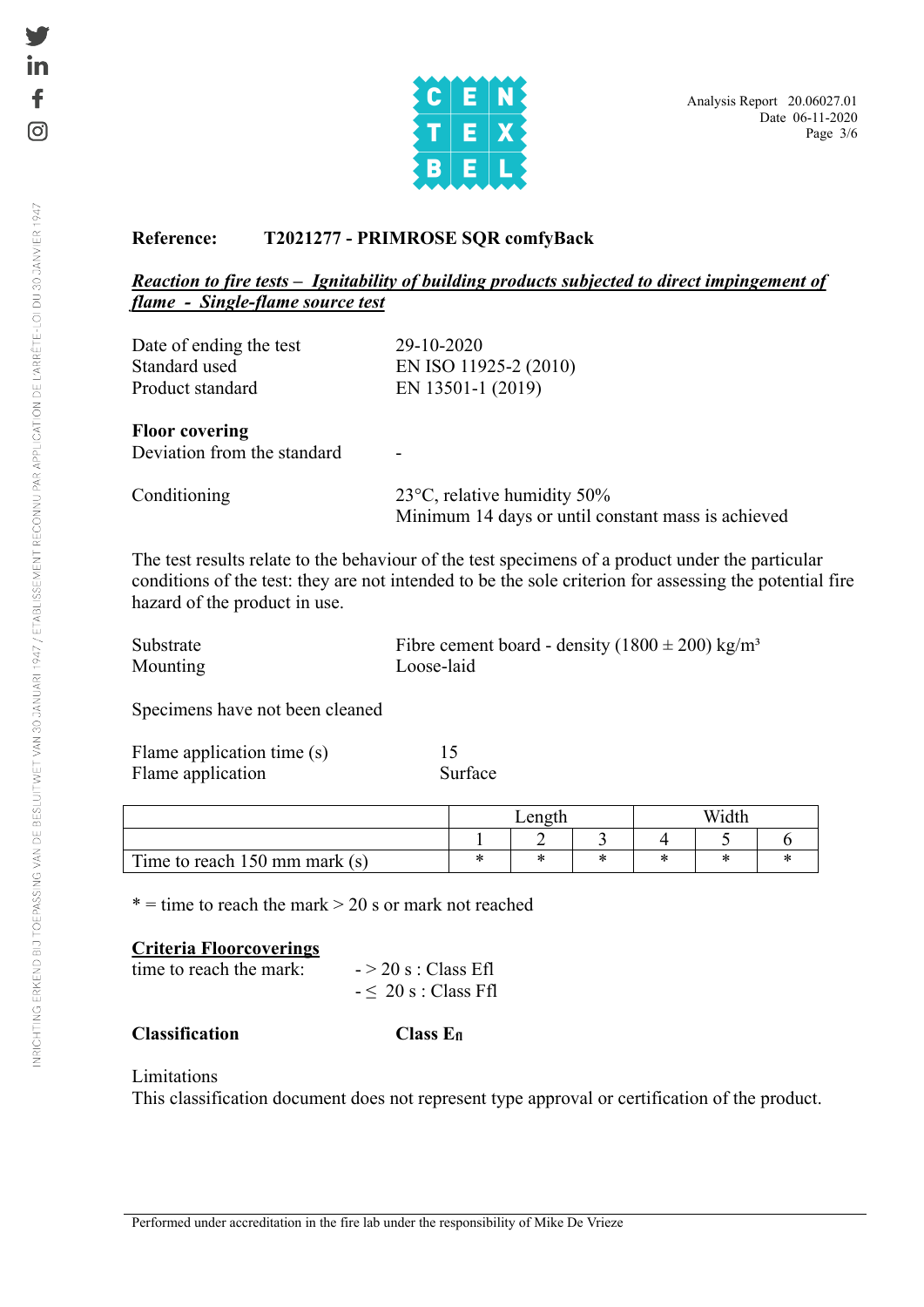

#### **Reference: T2021277 - PRIMROSE SQR comfyBack**

#### *Reaction to fire tests for floorings - Determination of the burning behaviour using a radiant heat source*

| Date of ending the test     | $04 - 11 - 2020$     |
|-----------------------------|----------------------|
| Standard used               | EN ISO 9239-1 (2010) |
| Product standard            | EN 13501-1 (2019)    |
| Deviation from the standard |                      |

Conditioning 23°C, relative humidity 50% Minimum 14 days or until constant mass is achieved

The test results relate to the behaviour of the test specimens of a product under the particular conditions of the test: they are not intended to be the sole criterion for assessing the potential fire hazard of the product in use.

#### **Test specimen**

| Substrate                       | Fibre cement board - density $(1800 \pm 200)$ kg/m <sup>3</sup> |
|---------------------------------|-----------------------------------------------------------------|
| Mounting                        | Loose-laid                                                      |
| Specimens have not been cleaned |                                                                 |
| Joint                           | At $25 \text{ cm}$ and $75 \text{ cm}$                          |

€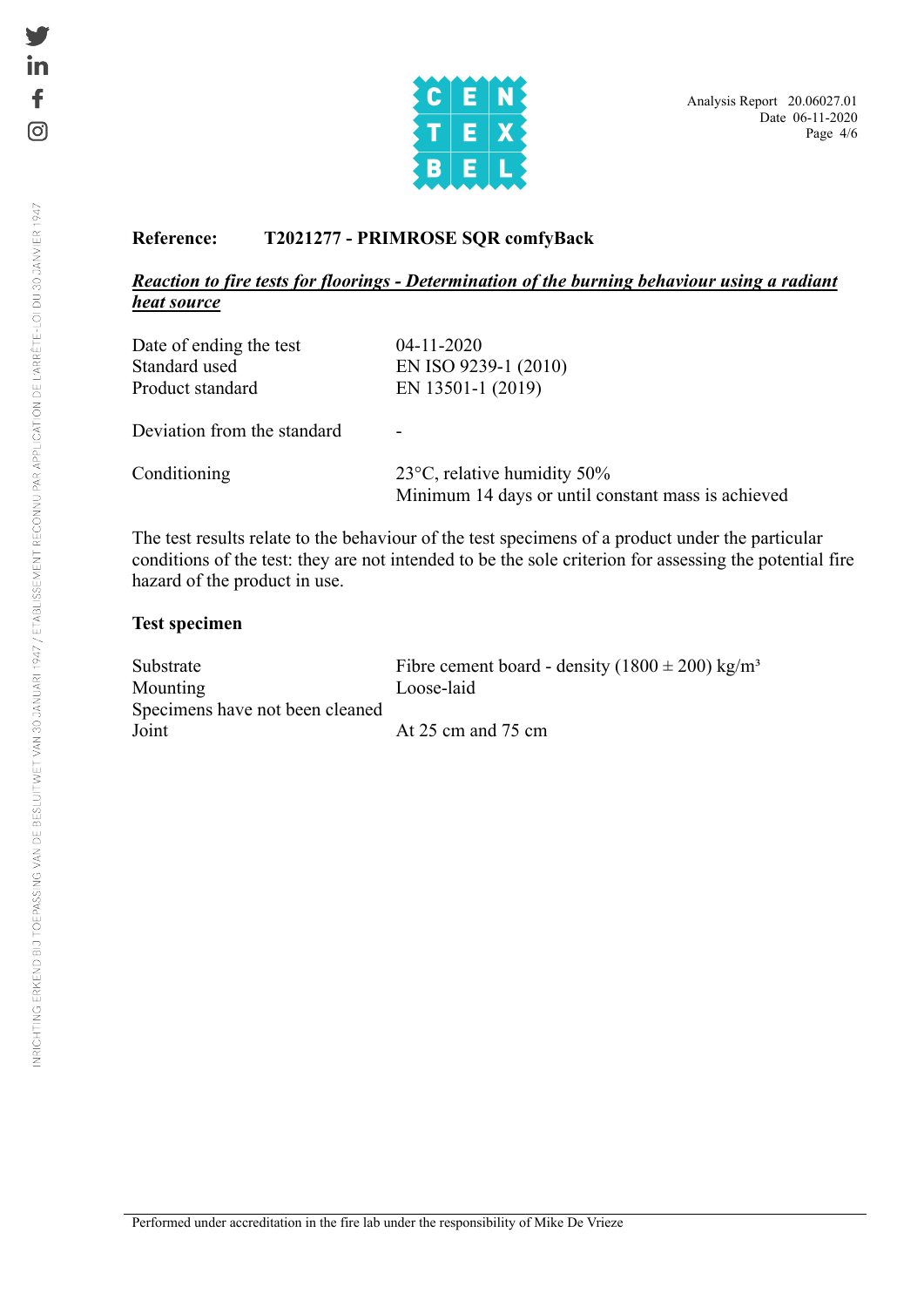

|         | Flame spread distance (cm) |                  |                  | <b>Flame</b> time              | Heat<br>flux $*$ |
|---------|----------------------------|------------------|------------------|--------------------------------|------------------|
|         | $10 \text{ min}$           | $20 \text{ min}$ | $30 \text{ min}$ |                                | $kW/m^2$         |
| Length  |                            |                  |                  |                                |                  |
| #1      | 19                         | 23               | 23               | $20 \text{ min } 13 \text{ s}$ | 9.1              |
| Width   |                            |                  |                  |                                |                  |
| #1      | 24                         | 24               | 24               | 19 min 03 s                    | 8.9              |
| #2      | 19                         | 24               | 24               | 19 min 12 s                    | 8.7              |
| #3      | 16                         | 22               | 22               | 20 min 22 s                    | 9.2              |
| Average |                            |                  |                  |                                | 8.9              |

\* Heat flux at the time of flame extinguishment or after a test duration of 30 minutes.

| Fire classification in accordance with EN 13501-1 (2019) |                        |                                                             |  |  |
|----------------------------------------------------------|------------------------|-------------------------------------------------------------|--|--|
| Class                                                    | EN ISO 11925-2 or CWFT | <b>EN ISO 9239-1</b><br>(test duration = $30 \text{ min}$ ) |  |  |
| $\rm B_{fl}$                                             | Eп                     | heat flux $\geq 8.0$ kW/m <sup>2</sup>                      |  |  |
| $\mathrm{C}_{\mathrm{fl}}$                               | En                     | heat flux $\geq 4.5$ kW/m <sup>2</sup>                      |  |  |
| ) fl                                                     | En                     | heat flux $\geq$ 3,0 kW/m <sup>2</sup>                      |  |  |

Smoke production: Light attenuation

|         | Maximum $(\% )$ | Total (%.min) |
|---------|-----------------|---------------|
| Length  |                 |               |
| #1      |                 |               |
| Width   |                 |               |
| #1      | 17              | 65            |
| #2      | 19              | 55<br>54      |
| #3      | 15              |               |
| Average |                 | 58            |

| Additional classification in accordance with EN 13501-1 (2019) |  |  |  |
|----------------------------------------------------------------|--|--|--|
| smoke production $\leq 750\%$ min                              |  |  |  |
| smoke production $> 750\%$ .min                                |  |  |  |

in  $\ddot{\mathbf{f}}$ 

 $\odot$